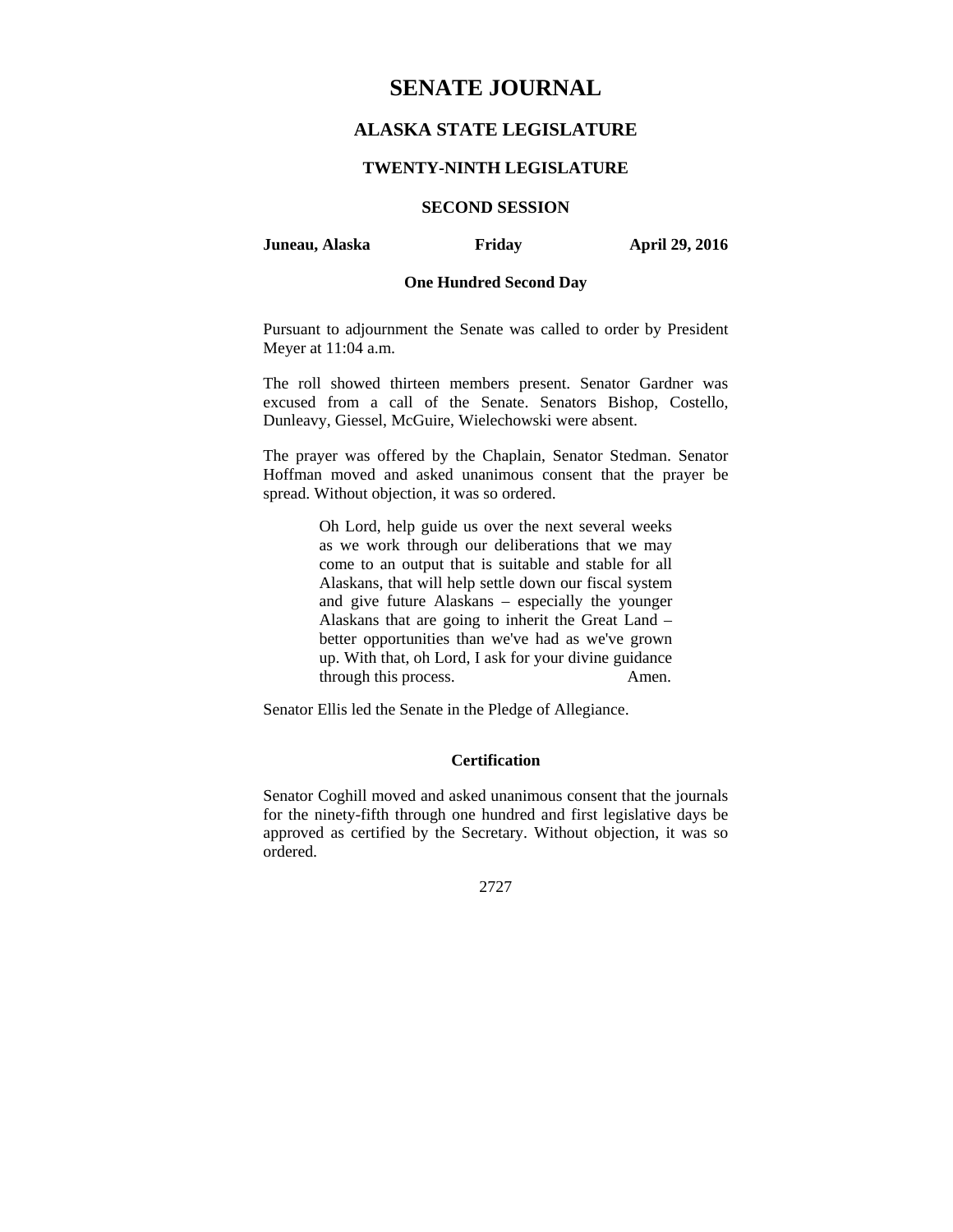Senator Coghill moved and asked unanimous consent Senators Bishop, Dunleavy, Giessel, McGuire, Wielechowski be excused from a call of the Senate today. Without objection, Senators Bishop, Dunleavy, Giessel, McGuire, Wielechowski were excused.

### **Special Committee Reports**

### **SB 196**

The following report was received and distributed at 9:50 a.m., April 28:

April 28, 2016

Mr. President: Mr. Speaker:

The Conference Committee with limited powers of free conference considered CS FOR SENATE BILL NO. 196(FIN) and HOUSE CS FOR CS FOR SENATE BILL NO. 196(FIN) and recommends

> CONFERENCE CS FOR SENATE BILL NO. 196 "An Act relating to the amount appropriated for power cost equalization; relating to the use of certain unexpended earnings from the power cost equalization endowment fund; and providing for an effective date"

be adopted.

The following previously published fiscal information applies: Fiscal Note No. 1, Senate Finance Committee Fiscal Note No. 2, zero, Department of Commerce, Community and Economic Development

Signing the report: Senator Hoffman, Chair, Senators MacKinnon, Bishop; Representative Edgmon, Chair, Representatives Saddler, Kawasaki.

The report was held on the Secretary's desk.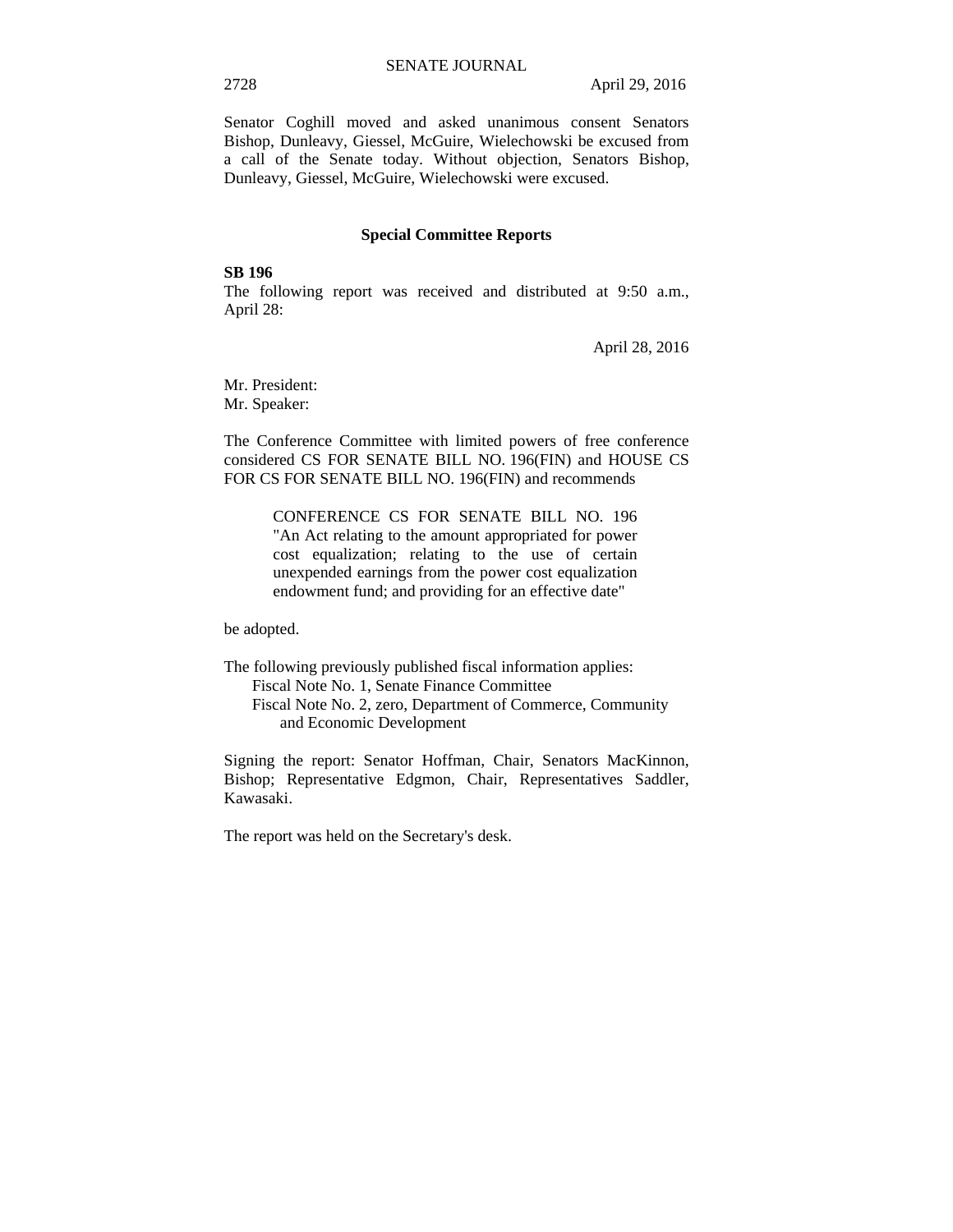### **Consideration of the Calendar**

#### **Citations**

Honoring - Barrow High School Symphonic Band Senator(s) Olson, Meyer, Bishop, Coghill, Costello, Egan, Ellis, Gardner, Giessel, Hoffman, Huggins, Kelly, MacKinnon, McGuire, Micciche, Stedman, Stevens, Stoltze, Wielechowski Representative(s) Nageak

Honoring - Susie and Jim Gorski

Senator(s) Stoltze, MacKinnon, Meyer, Bishop, Coghill, Costello, Egan, Ellis, Gardner, Giessel, Hoffman, Huggins, Kelly, McGuire, Micciche, Olson, Stedman, Stevens, Wielechowski Representative(s) Saddler, Tilton, Reinbold

Honoring - Alaska Sports Hall of Fame 2016 Director's Awards Senator(s) Stoltze, Costello, Meyer, Bishop, Coghill, Egan, Ellis, Gardner, Giessel, Hoffman, Huggins, Kelly, MacKinnon, McGuire, Micciche, Olson, Stedman, Stevens, Wielechowski

Honoring - Sara Hannan

Senator(s) Egan, Meyer, Bishop, Coghill, Costello, Ellis, Gardner, Giessel, Hoffman, Huggins, Kelly, MacKinnon, McGuire, Micciche, Olson, Stedman, Stevens, Stoltze, Wielechowski Representative(s) Kito, Munoz

Honoring - Major Burke Barrick Senator(s) Coghill, Meyer, Bishop, Costello, Egan, Ellis, Gardner, Giessel, Hoffman, Huggins, Kelly, MacKinnon, McGuire, Micciche, Olson, Stedman, Stevens, Stoltze, Wielechowski Representative(s) Wilson

Honoring - Chugiak and Eagle River 2016 BP Teachers of Excellence Representative(s) Tilton, Saddler, Reinbold Senator(s) Stoltze, MacKinnon, Meyer, Bishop, Coghill, Costello, Egan, Ellis, Gardner, Giessel, Hoffman, Huggins, Kelly, McGuire, Micciche, Olson, Stedman, Stevens, Wielechowski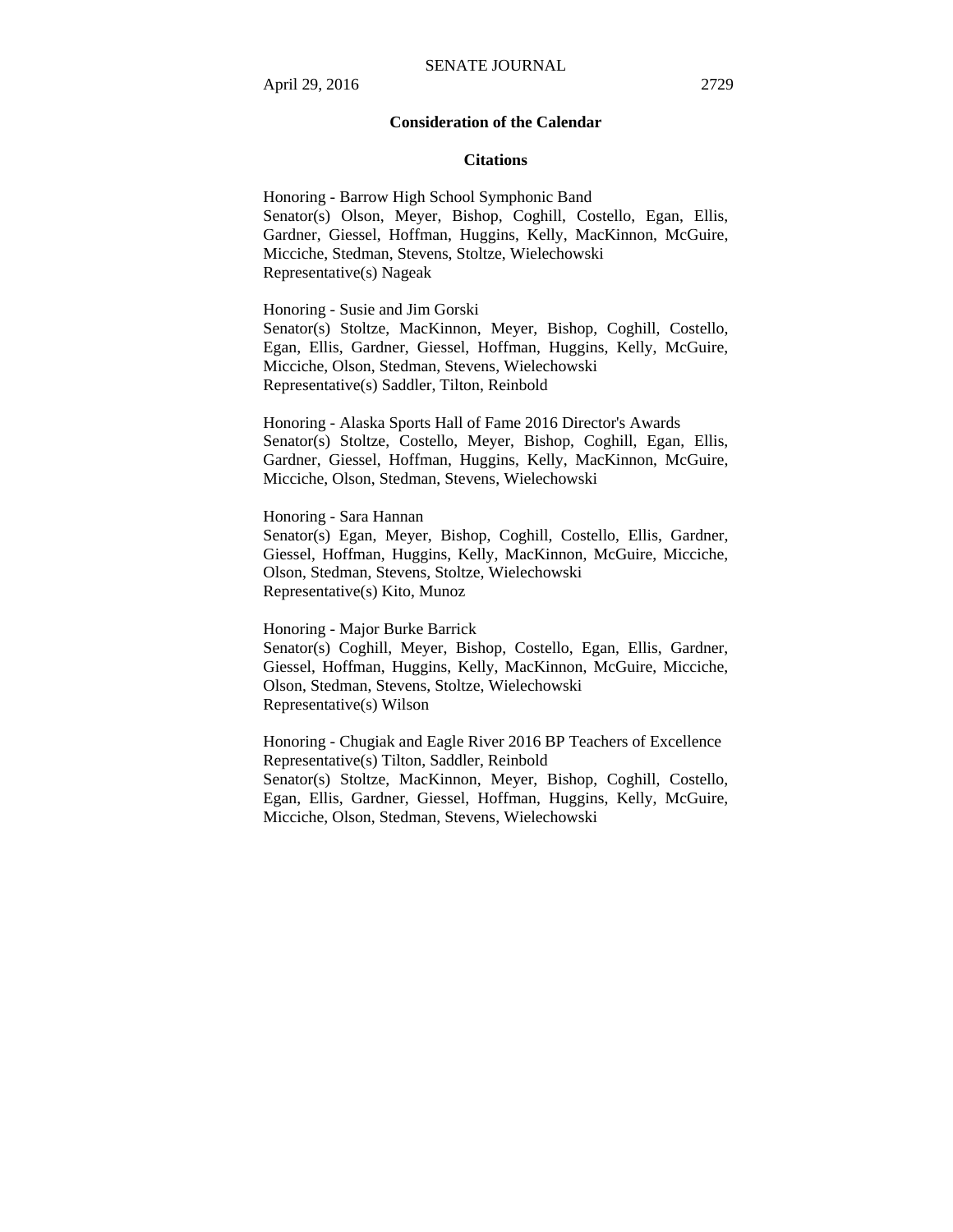Honoring - James Udelhoven Representative(s) LeDoux, Seaton Senator(s) Wielechowski, Stevens, Meyer, Bishop, Coghill, Costello, Egan, Ellis, Gardner, Giessel, Hoffman, Huggins, Kelly, MacKinnon, McGuire, Micciche, Olson, Stedman, Stoltze

Honoring - Inge Boyden Representative(s) LeDoux Senator(s) Wielechowski, Meyer, Bishop, Coghill, Costello, Egan, Ellis, Gardner, Giessel, Hoffman, Huggins, Kelly, MacKinnon, McGuire, Micciche, Olson, Stedman, Stevens, Stoltze

Honoring - Sean Genson 2016 Patricia Behring Teacher of the Year Representative(s) Guttenberg Senator(s) Coghill, Meyer, Bishop, Costello, Egan, Ellis, Gardner, Giessel, Hoffman, Huggins, Kelly, MacKinnon, McGuire, Micciche, Olson, Stedman, Stevens, Wielechowski

In Memoriam - Thomas Lee Siekawitch Senator(s) Stedman, Meyer, Bishop, Coghill, Costello, Egan, Ellis, Gardner, Giessel, Hoffman, Huggins, Kelly, MacKinnon, McGuire, Micciche, Olson, Stevens, Stoltze, Wielechowski Representative(s) Ortiz

In Memoriam - David Robert Galla Senator(s) Stedman, Meyer, Bishop, Coghill, Costello, Egan, Ellis, Gardner, Giessel, Hoffman, Huggins, Kelly, MacKinnon, McGuire, Micciche, Olson, Stevens, Stoltze, Wielechowski Representative(s) Ortiz

In Memoriam - Gregory Gene Scheff Senator(s) Stedman, Meyer, Bishop, Coghill, Costello, Egan, Ellis, Gardner, Giessel, Hoffman, Huggins, Kelly, MacKinnon, McGuire, Micciche, Olson, Stevens, Stoltze, Wielechowski Representative(s) Ortiz

In Memoriam - John "Jack" Seemann Senator(s) Stoltze, Huggins, Dunleavy, Meyer, Bishop, Coghill, Costello, Egan, Ellis, Gardner, Giessel, Hoffman, Kelly, MacKinnon, McGuire, Micciche, Olson, Stedman, Stevens, Wielechowski Representative(s) Hughes, Tilton, Keller, Gattis, Colver, Neuman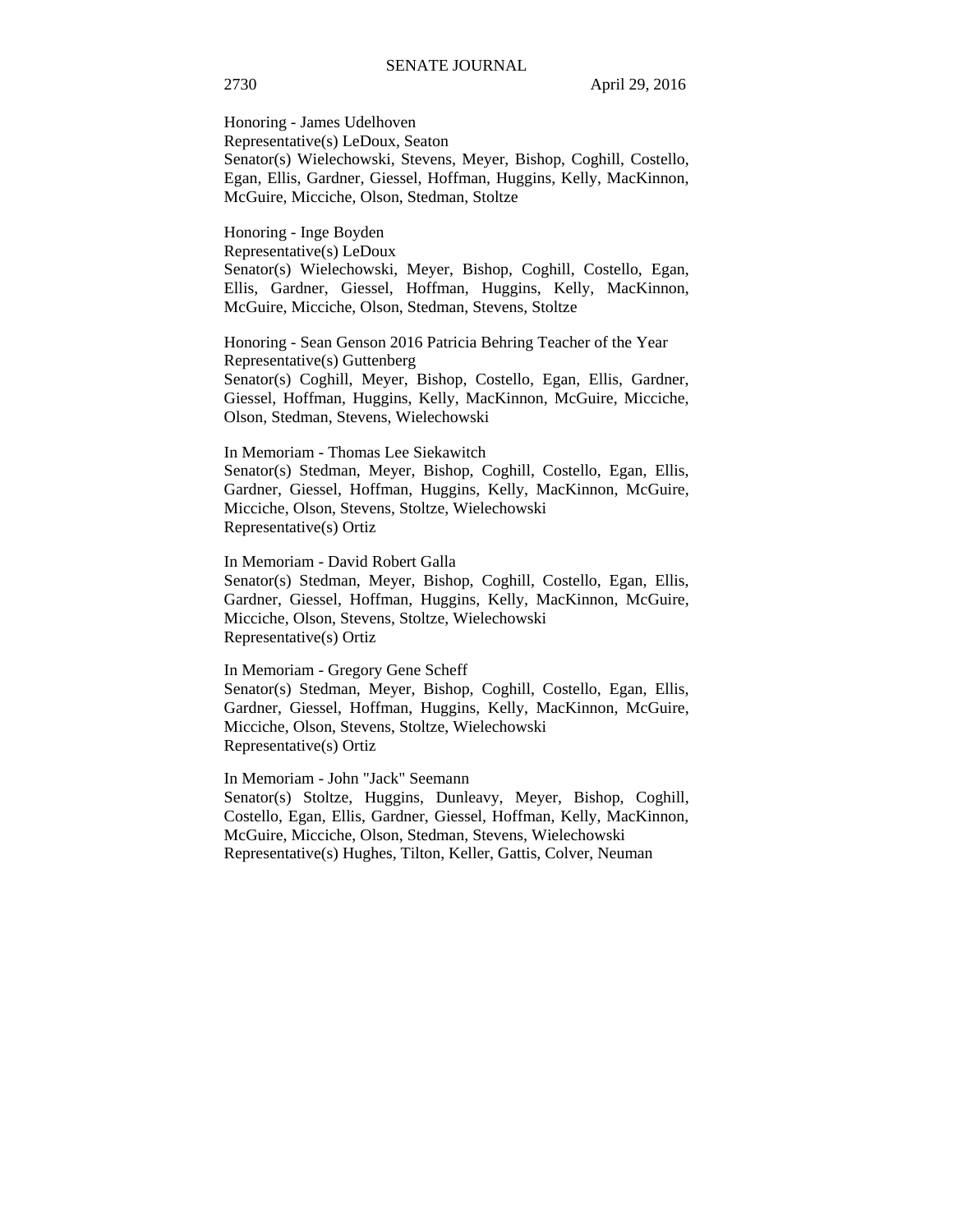April 29, 2016 2731

In Memoriam - Thomas P. LeCompte, Jr. Senator(s) Stedman, Meyer, Bishop, Coghill, Costello, Egan, Ellis, Gardner, Giessel, Hoffman, Huggins, Kelly, MacKinnon, McGuire, Micciche, Olson, Stevens, Wielechowski Representative(s) Ortiz

In Memoriam - Linda Chana Boyko Representative(s) LeDoux, Pruitt Senator(s) Wielechowski, Giessel, Meyer, Bishop, Coghill, Costello, Egan, Ellis, Gardner, Hoffman, Huggins, Kelly, MacKinnon, McGuire, Micciche, Olson, Stedman, Stevens, Stoltze

In Memoriam - Alfredo "Fred" R. Agron Representative(s) LeDoux Senator(s) Wielechowski, Meyer, Bishop, Coghill, Costello, Egan, Ellis, Gardner, Giessel, Hoffman, Huggins, Kelly, MacKinnon, McGuire, Micciche, Olson, Stedman, Stevens, Stoltze

In Memoriam - Gloria Fischer Rubenstein Representative(s) Guttenberg Senator(s) Coghill, Meyer, Bishop, Costello, Egan, Ellis, Gardner, Giessel, Hoffman, Huggins, Kelly, MacKinnon, McGuire, Micciche, Olson, Stedman, Stevens, Stoltze, Wielechowski

Senator Coghill moved and asked unanimous consent that the citations be adopted. Without objection, the citations were adopted and referred to the Secretary for transmittal.

### **Unfinished Business**

#### **Recede Messages**

#### **HB 156**

Senator Coghill moved and asked unanimous consent to take up the recede message on SENATE CS FOR CS FOR HOUSE BILL NO. 156(FIN) "An Act relating to a parent's right to direct the education of a child; relating to the duties of the state Board of Education and Early Development, the Department of Education and Early Development, school boards, and school districts; relating to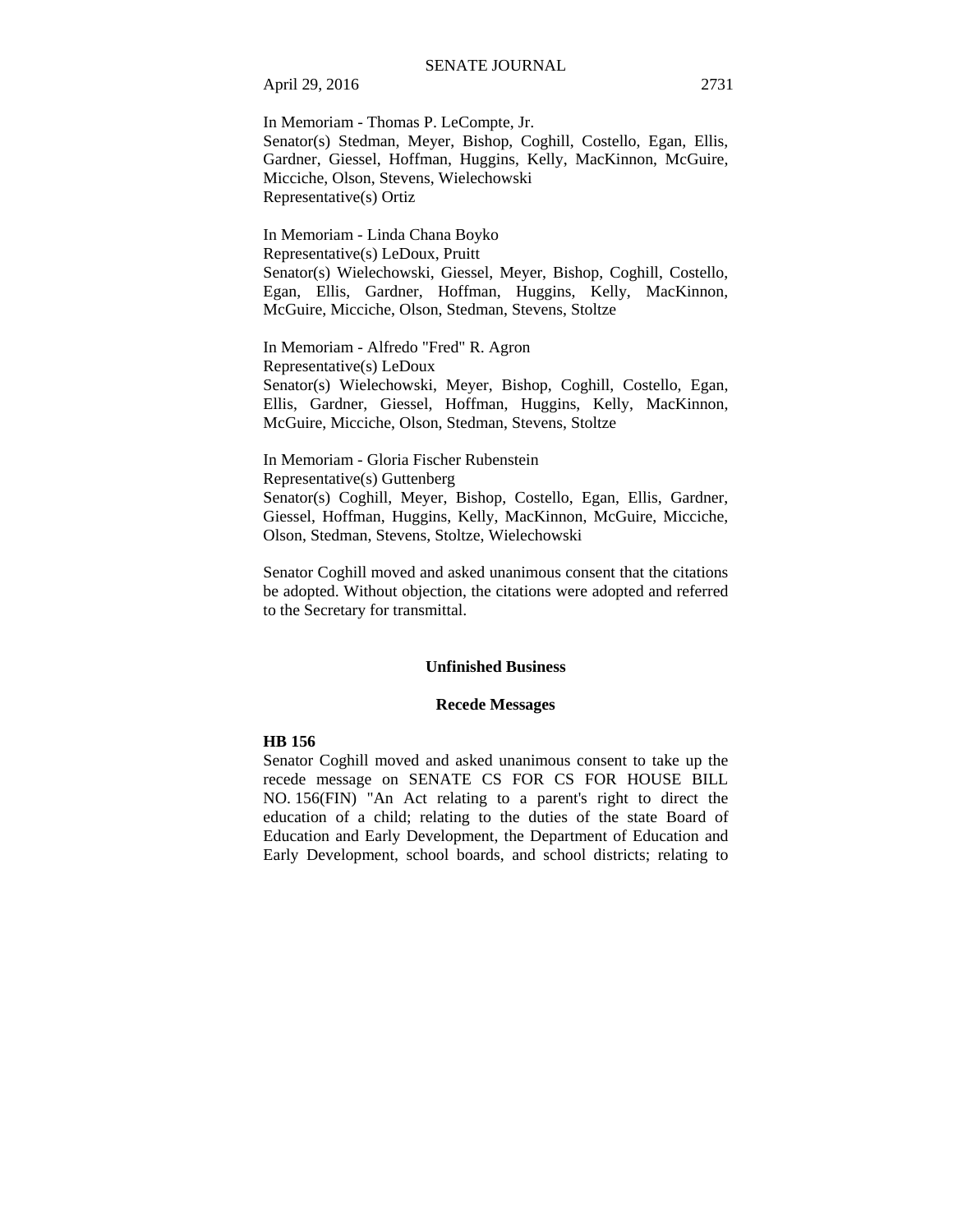public school curriculum and assessments; relating to compliance with federal education laws; relating to public school accountability; relating to a statewide assessment plan and review of education laws and regulations; repealing the minimum expenditure for instruction for school districts; relating to sex education, human reproduction education, and human sexuality education; relating to suicide awareness and prevention training; relating to contracts for student assessments; relating to questionnaires and surveys administered in public schools; relating to physical examinations for teachers; and providing for an effective date" which had been held on the Secretary's desk (page 2698). Without objection, the recede message was before the Senate.

Senator Coghill moved that the Senate recede from its amendment and recommended the body vote no.

The question being: "Shall the Senate recede from its amendment?" The roll was taken with the following result: #AKS00482 04-29-2016 11:13:35 SCS CSHB 156(FIN) Shall the Senate Recede from its Amendment to CSHB 156(EDC) am

### **YEAS: 0 NAYS: 13 EXCUSED: 6 ABSENT: 1**

Nays: Coghill, Egan, Ellis, Hoffman, Huggins, Kelly, MacKinnon, Meyer, Micciche, Olson, Stedman, Stevens, Stoltze

Excused: Bishop, Dunleavy, Gardner, Giessel, McGuire, Wielechowski

Absent: Costello #AKS00482 END and so, the Senate failed to recede.

The President appointed the following members to a Conference Committee to meet with the like committee from the House:

Senator Dunleavy, Chair Senator Giessel Senator Olson

The Secretary was requested to notify the House.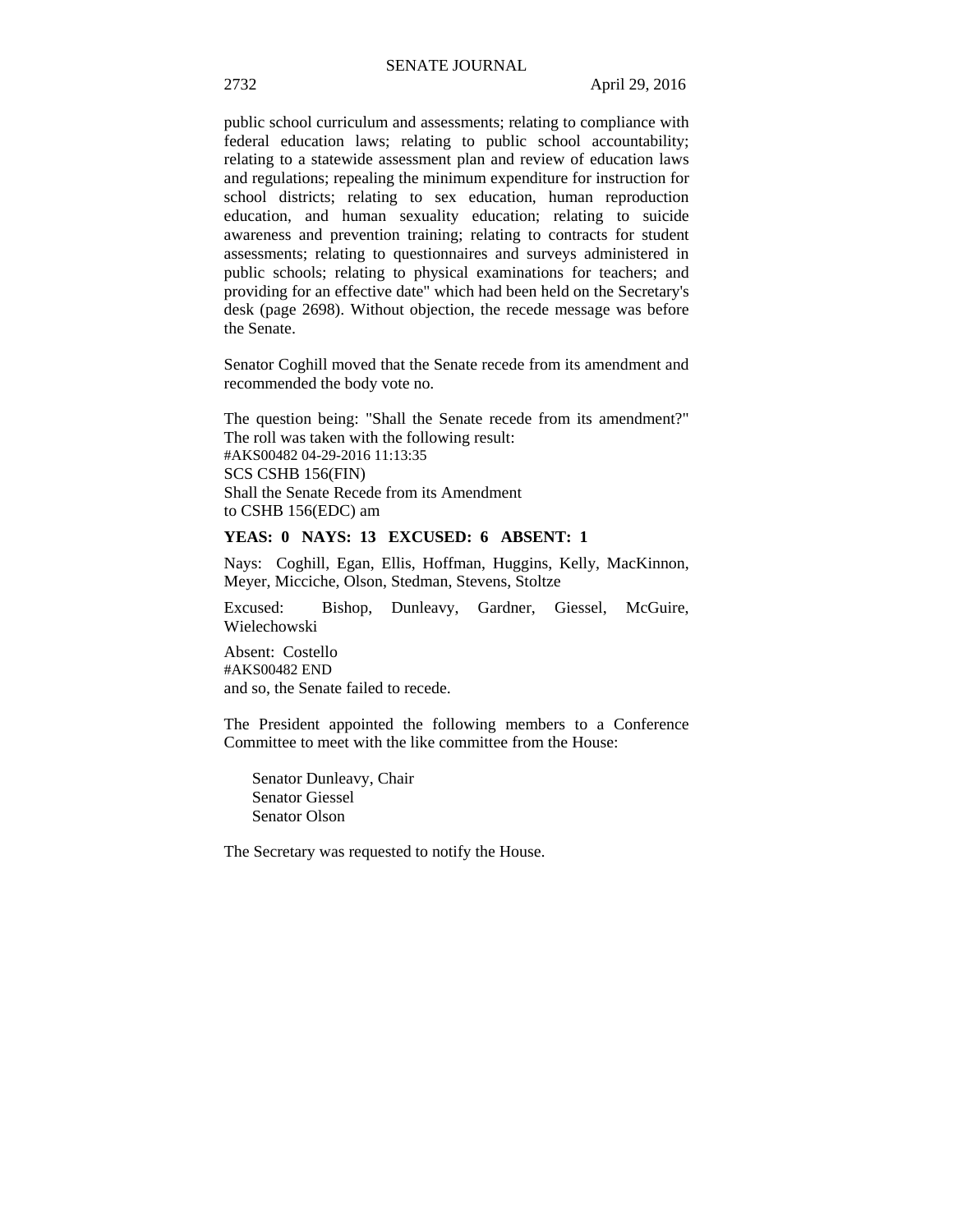April 29, 2016 2733

Senator Coghill moved and asked unanimous consent Senator Costello be excused from a call of the Senate today. Without objection, Senator Costello was excused.

#### **Citations**

Senator Coghill moved and asked unanimous consent that the following citations be made a special order of business. Without objection, it was so ordered.

### **Special Order of Business**

Honoring - Kimberly Andrews Representative(s) Kito, Munoz Senator(s) Egan, Meyer, Bishop, Coghill, Costello, Ellis, Gardner, Giessel, Hoffman, Huggins, Kelly, MacKinnon, McGuire, Micciche, Olson, Stedman, Stevens, Wielechowski

Honoring - William Andrews Representative(s) Kito, Munoz Senator(s) Egan, Meyer, Bishop, Coghill, Costello, Ellis, Gardner, Giessel, Hoffman, Huggins, Kelly, MacKinnon, McGuire, Micciche, Olson, Stedman, Stevens, Wielechowski

Senator Coghill moved and asked unanimous consent that the citations be adopted. Without objection, the citations were adopted and referred to the Secretary for transmittal.

#### **Announcements**

Rule 23(d) of the Alaska State Legislature Uniform Rules is currently in effect.

Announcements are at the end of the journal.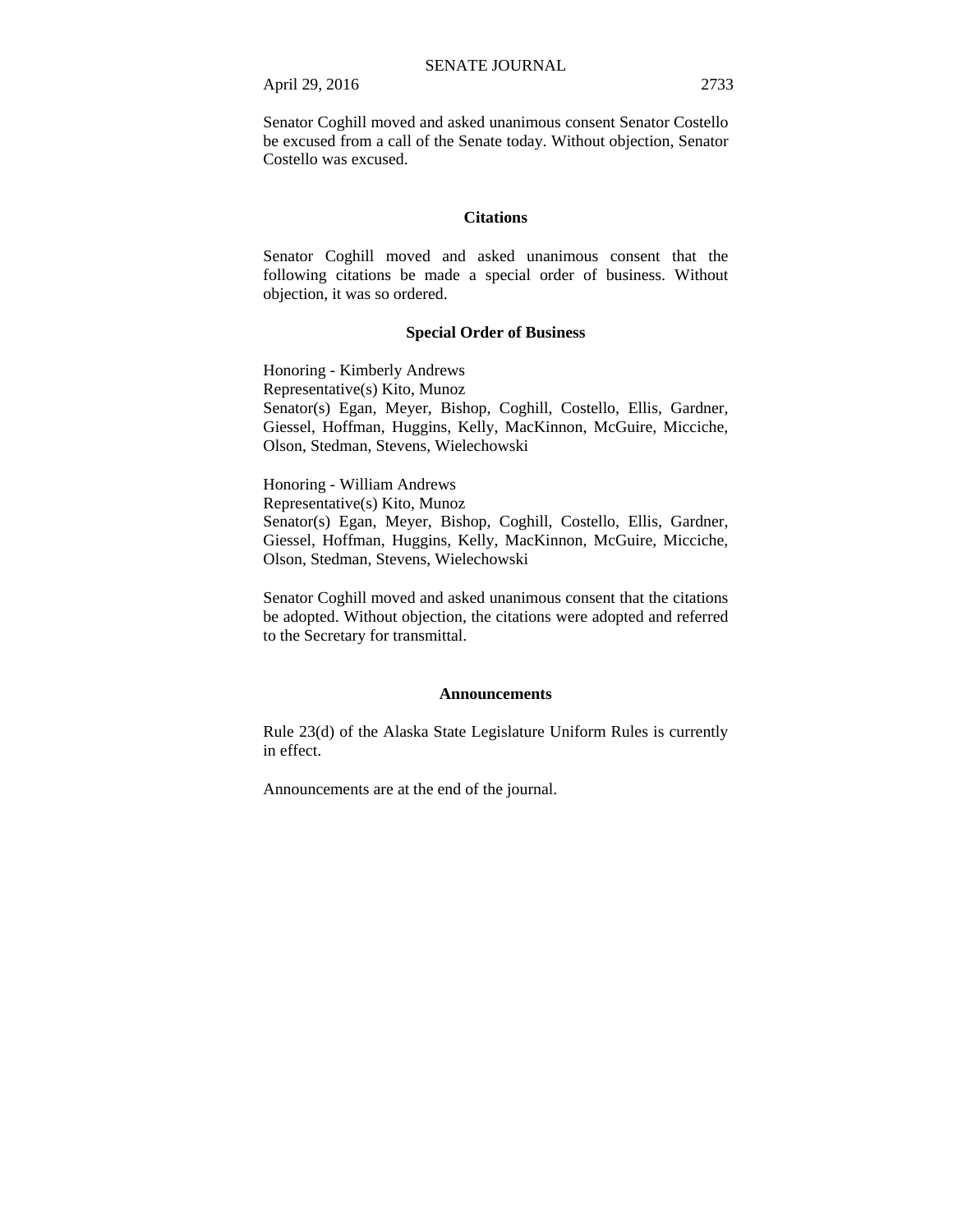# **Adjournment**

Senator Coghill moved and asked unanimous consent that the Senate stand in adjournment until 11:00 a.m., May 2, 2016. Without objection, the Senate adjourned at 11:17 a.m.

> Liz Clark Secretary of the Senate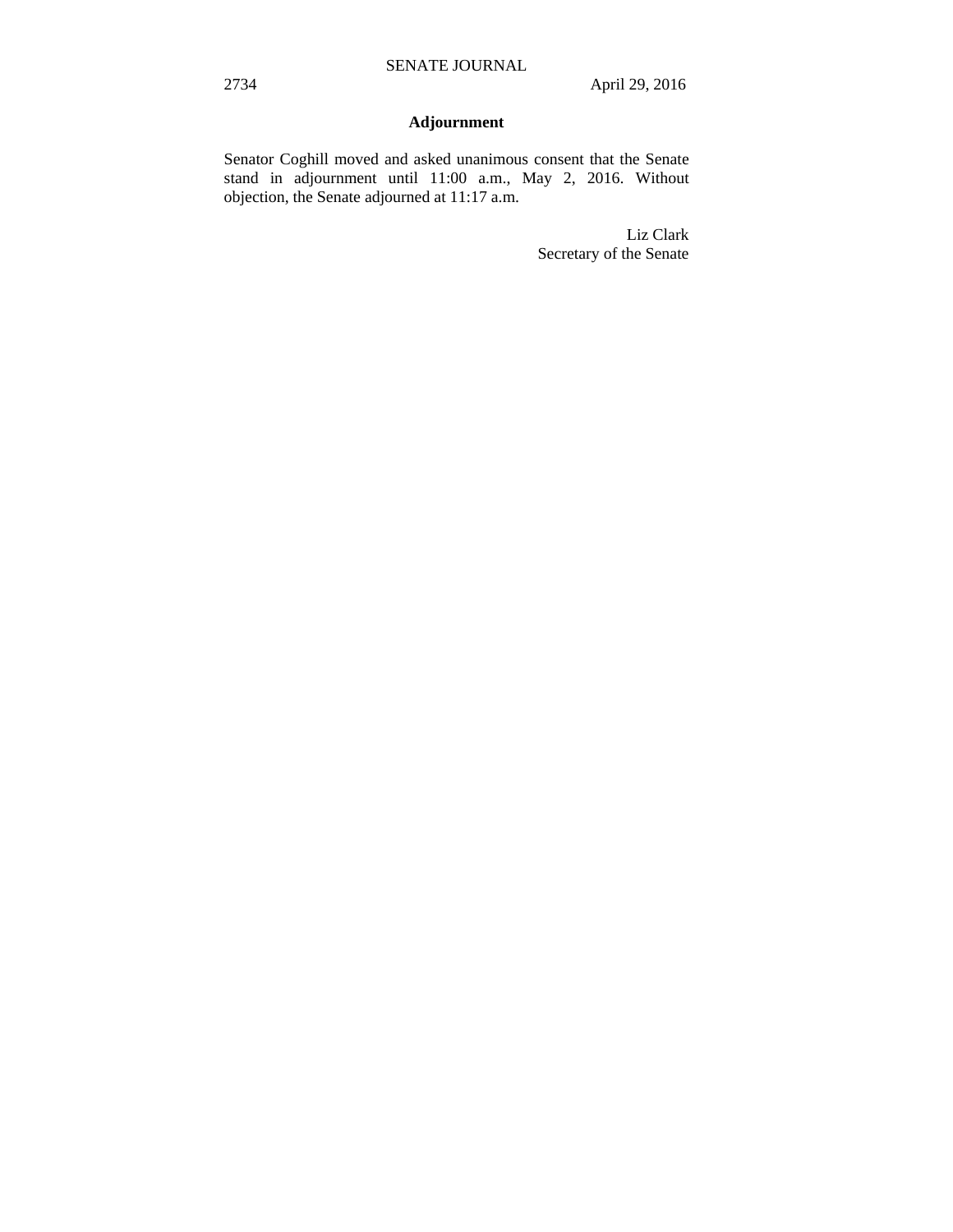### **Announcements**

Americans with Disabilities Act Notice - Persons with disabilities who require special accommodation or alternative communication formats to access committee meetings may contact the appropriate committee office or the Legislative Information Office in their community. Reasonable advance notice is needed to accommodate the request. For further information, call the ADA Coordinator at 465-3854 Voice/465-4980 TDD.

### **STANDING COMMITTEES**

+ indicates teleconference

= indicates bill previously heard/scheduled

### **RESOURCES**

| <b>May 06</b> | Friday                                            | <b>Anch Lio Conf Rm</b>                         | 10:00 AM |
|---------------|---------------------------------------------------|-------------------------------------------------|----------|
|               | -- MEETING CANCELED --                            |                                                 |          |
|               | -- Testimony <invitation only=""> --</invitation> |                                                 |          |
|               |                                                   | $\le$ Joint with the House Resources Committee> |          |
| $^{+}$        | Alaska LNG Project Update:                        |                                                 |          |
|               | Project Update                                    |                                                 |          |
|               | Fiscal Team Update                                |                                                 |          |
|               | State of Alaska Gas Team Update                   |                                                 |          |
|               |                                                   |                                                 |          |

### **JOINT COMMITTEES**

### **LEGISLATIVE COUNCIL**

| May 02 | <b>Monday</b>                                 | <b>Bill Ray Center 208</b> | 5:00 PM |  |
|--------|-----------------------------------------------|----------------------------|---------|--|
|        | Call to Order                                 |                            |         |  |
|        | <b>Committee Business - Executive Session</b> |                            |         |  |
|        | Anchorage Office Space                        |                            |         |  |
|        | Records Policy Amendment                      |                            |         |  |
|        |                                               |                            |         |  |

----------------------------------------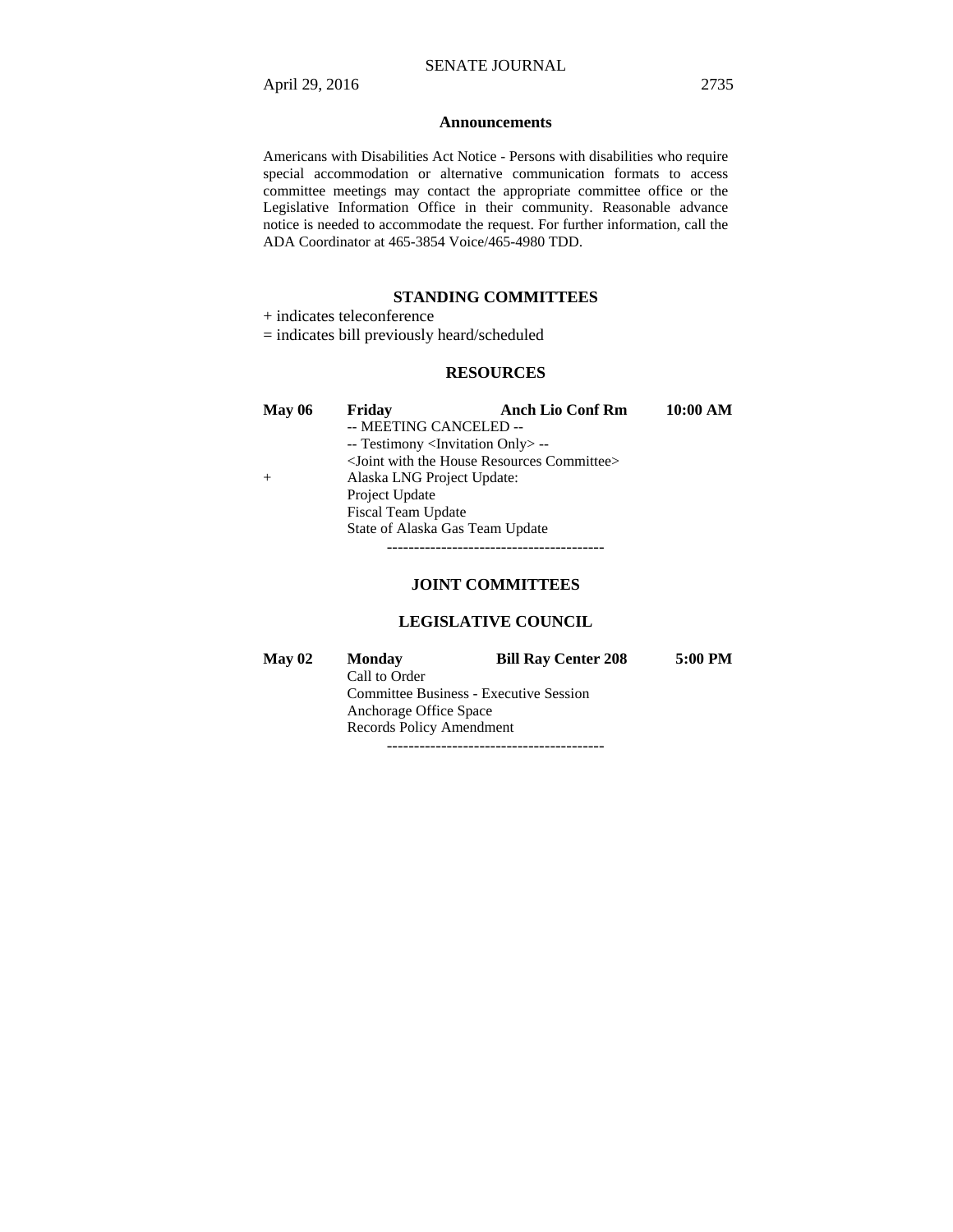# **SELECT COMMITTEE ON LEGISLATIVE ETHICS**

| May 03 | Tuesday                             | <b>Anch Lio Auditorium</b>                        | 8:30 AM            |  |
|--------|-------------------------------------|---------------------------------------------------|--------------------|--|
|        | -- Meeting Postponed --             |                                                   |                    |  |
| $^{+}$ | - Welcome New Public Members        |                                                   |                    |  |
|        | - Approval of Agenda                |                                                   |                    |  |
|        | - Approval of Minutes               |                                                   |                    |  |
|        | January 25, 2016 Full Committee     |                                                   |                    |  |
|        | January 26, 2016 House Subcommittee |                                                   |                    |  |
|        | - Public Comment                    |                                                   |                    |  |
|        | - Election of New Officers          |                                                   |                    |  |
|        | - Chair/Staff Report                |                                                   |                    |  |
|        | <b>Informal Advice Staff Report</b> |                                                   |                    |  |
|        |                                     | Update: Public Member Committee Appointment       |                    |  |
|        | Information                         |                                                   |                    |  |
|        |                                     | 2016 Ethics Training - AS 24.60.150(a)(3) and (4) |                    |  |
|        |                                     | Ethics Disclosures: Representative Tarr Letter,   |                    |  |
|        | <b>Current Disclosure Status</b>    |                                                   |                    |  |
|        | <b>Update: Fine Payments</b>        |                                                   |                    |  |
|        | Campaign Year Oversight Activities  |                                                   |                    |  |
|        | - Budget                            |                                                   |                    |  |
|        | FY16 Budget to March 31, 2016       |                                                   |                    |  |
|        | FY17 Budget                         |                                                   |                    |  |
|        | - 2015/2016 Legislation Update      |                                                   |                    |  |
|        | - EXECUTIVE SESSION                 |                                                   |                    |  |
|        | - Public Session                    |                                                   |                    |  |
|        | - Other Business                    |                                                   |                    |  |
|        |                                     |                                                   |                    |  |
| May 03 | <b>Tuesday</b>                      | <b>Anch Lio Auditorium</b>                        | $12:00 \text{ PM}$ |  |
|        | -- Meeting Postponed --             |                                                   |                    |  |
|        | -- SENATE SUBCOMMITTEE --           |                                                   |                    |  |
| $^{+}$ | - Public Comment                    |                                                   |                    |  |
|        | - EXECUTIVE SESSION                 |                                                   |                    |  |
|        | - Public Session                    |                                                   |                    |  |

----------------------------------------

## **CONFERENCE COMMITTEES**

## **CONFERENCE COMMITTEE ON HB156**

**May 02 Monday Bill Ray Center 208 11:30 AM**  + HB 156 SCHOOL ACCOUNTABILITY MEASURES; FED. LAW -- Testimony <Invitation Only> --